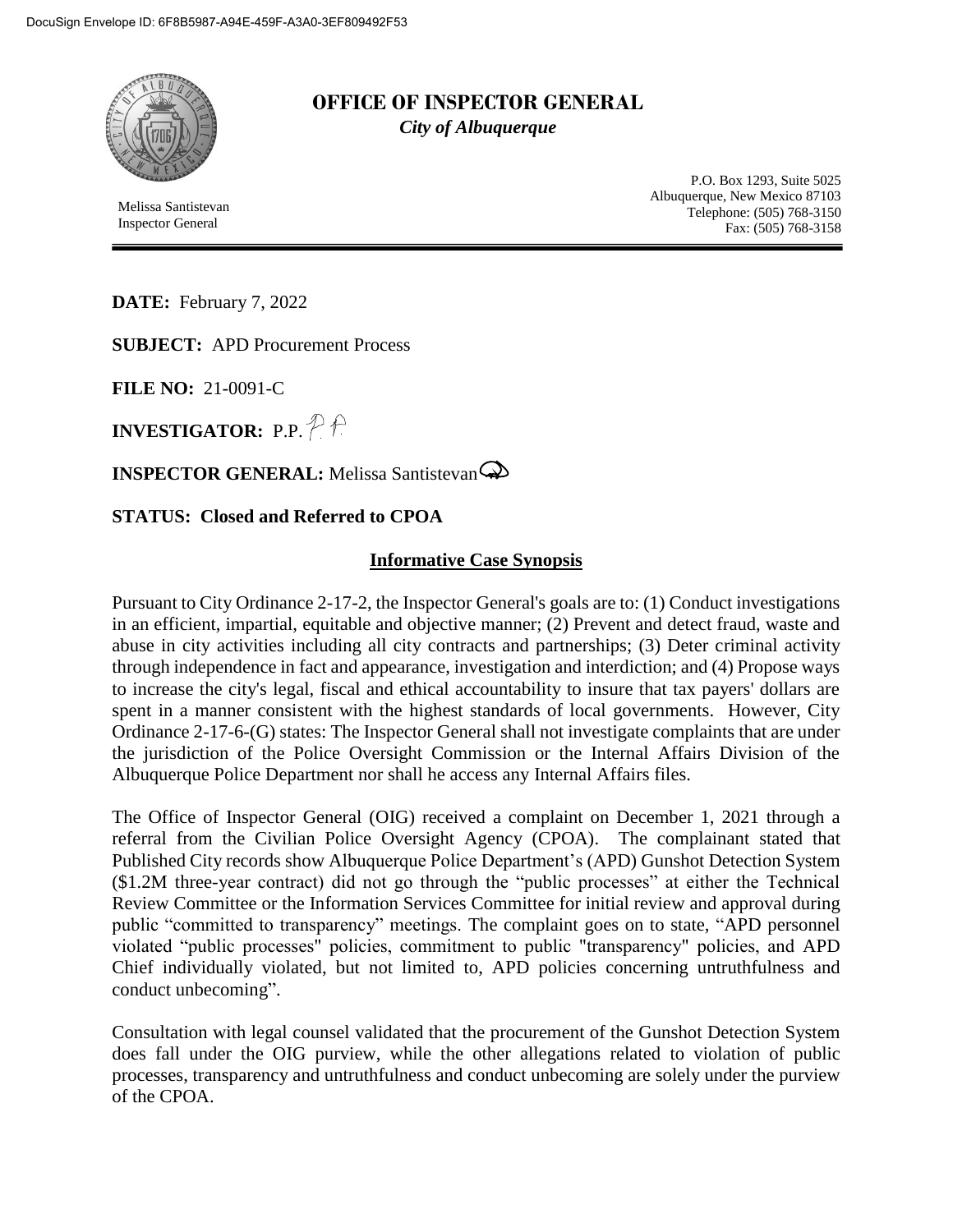While conducting our fact-finding investigation on whether the procurement of the Gunshot Detection System was within the procurement code and City Procurement Ordinance, the OIG investigator obtained and reviewed the government entity contract the City "piggy-backed" off of, the City of Albuquerque (City) contract, City Purchasing Ordinances and New Mexico State Statues along with communication with the City's Department of Technical Innovation and Purchasing Division personnel.

NMSA 1978, 13-1-129 Procurement under existing contracts states:

A. Notwithstanding the requirements of Sections 13-1-102 through 13-1-118 NMSA 1978, the state purchasing agent or a central purchasing office may contract for services, construction or items of tangible personal property without the use of competitive sealed bids or competitive sealed proposals as follows:

(1) at a price equal to or less than the contractor's current federal supply contract price (GSA), providing the contractor has indicated in writing a willingness to extend such contractor pricing, terms and conditions to the state agency or local public body and the purchase order adequately identifies the contract relied upon; or

(2) with a business which has a current exclusive or nonexclusive price agreement with the state purchasing agent or a central purchasing office for the item, services or construction meeting the same standards and specifications as the items to be procured if the following conditions are met:

(a) the quantity purchased does not exceed the quantity which may be purchased under the applicable price agreement; and

(b) the purchase order adequately identifies the price agreement relied upon.

B. The central purchasing office shall retain for public inspection and for the use of auditors a copy of each federal supply contractor state purchasing agent price agreement relied upon to make purchases without seeking competitive bids or proposals.

## § 5-5-33 PURCHASING FROM GOVERNMENT CONTRACTS.

*Goods, services, including professional or technical services, or construction may be purchased from a business, or its authorized representative, under contract with a public agency or cooperative procurement agency at prices which are equal to or less than the prices of goods, services or construction meeting the same specifications or standards of those purchases.*

In review of the City's Procurement Ordinance, piggybacking off of another government entity is allowed as long as the terms are equal or less than those stated in the piggybacked government entity contract. The OIG reviewed the contract terms and conditions and the procurement was done within the terms of the Procurement Code and the City's Procurement Ordinance. Given the facts and circumstances of this procurement, the purchase of services for the Gunshot Detection System was permissible as "piggy-backing" on another governmental entities existing contract and was not subject to governance of the Technical Review Committee or the Information Services Committee.